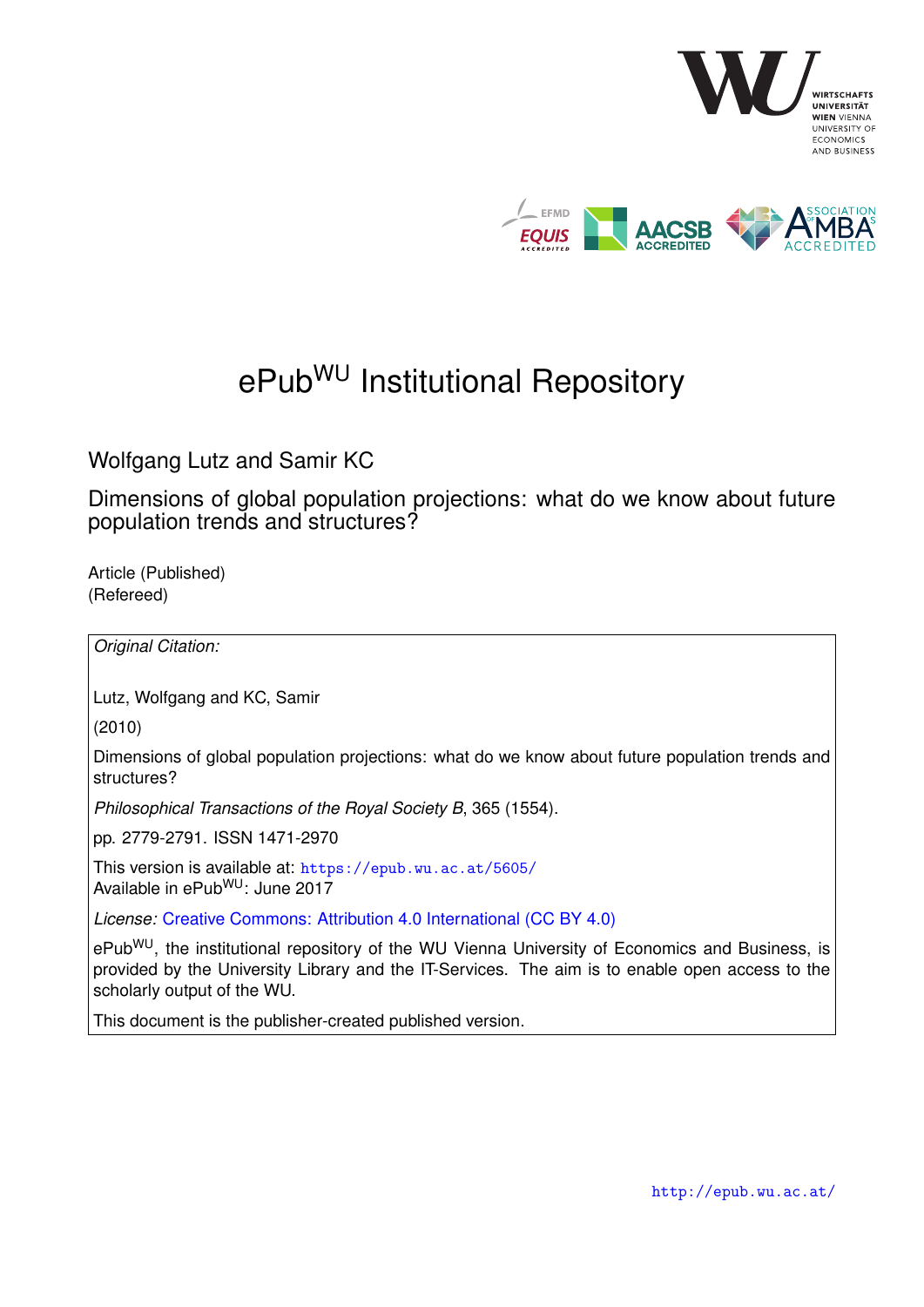

Review

# Dimensions of global population projections: what do we know about future population trends and structures?

Wolfgang Lutz<sup>1,2,3,\*</sup> and Samir  $KC<sup>1</sup>$ 

<sup>1</sup>International Institute for Applied Systems Analysis (IIASA), Schlossplatz 1, A-2361 Laxenburg, Austria<sup>2</sup> Austria <sup>2</sup> Austrian Academy of Sciences, Dr Ignaz Seipel-Platz 2, 1010 Vienna, Austria

 $3$ Vienna-University of Economics and Business 2–6 Augasse, 1090 Vienna, Austria

The total size of the world population is likely to increase from its current 7 billion to  $8-10$  billion by 2050. This uncertainty is because of unknown future fertility and mortality trends in different parts of the world. But the young age structure of the population and the fact that in much of Africa and Western Asia, fertility is still very high makes an increase by at least one more billion almost certain. Virtually, all the increase will happen in the developing world. For the second half of the century, population stabilization and the onset of a decline are likely. In addition to the future size of the population, its distribution by age, sex, level of educational attainment and place of residence are of specific importance for studying future food security. The paper provides a detailed discussion of different relevant dimensions in population projections and an evaluation of the methods and assumptions used in current global population projections and in particular those produced by the United Nations and by IIASA.

Keywords: world population; population increase; population decline; dimensions of population projections; age structure; level of educational attainment

#### 1. INTRODUCTION

While future trends in the number and composition of humans on this planet has been a topic of scientific enquiry and discussion for centuries and at least since Thomas Malthus entered the field of structured quantitative analysis, the first modern global population projection, which explicitly considered the age and sex structure of the population (the so-called cohortcomponent method), was carried out by Frank Notestein of the Princeton Office of Population Research in 1945 [\(Notestein 1945](#page-13-0)). At the national level, several population projections precede this first comprehensive global projection. [Hajnal \(1955\)](#page-12-0) provides a good overview of these early population projections.

Frank Notestein subsequently became the first director of the then newly established United Nations Population Division. This unit began producing regular global population projections in the early 1950s. Between 1951 and 2008, the UN published 21 sets of estimates (past and current conditions) and projections (future) for all countries and territories of the world. Before 1978 these projections were revised approximately every 5 years; since then new revisions

\* Author for correspondence [\(lutz@iiasa.ac.at](mailto:lutz@iiasa.ac.at)).

(called assessments and published in their World population prospects series) have been made every 2 years. The most recent UN assessments have a time horizon to 2050. [Bongaarts \(2009\)](#page-12-0) gives a concise summary of the main results and implications of the UN projections. At irregular intervals the UN also publishes long-term population projections with time horizons from 2150 to 2300.

The World Bank started to produce independent population projections in 1978. These were always meant primarily for internal use in the Bank's development planning and were published as part of the series of World development reports. After 1984, the World Bank projections were revised approximately every two years and in most cases only one variant was published but with a long time horizon to 2150. Around 1995, the World Bank stopped publishing separate projections but presumably continued to use them for internal purposes for a number of years. The Washington-based Population Reference Bureau (PRB) publishes independent world population projections (population size only and a single scenario) every year as part of its annual World population data sheet. Since 2000 it has published projected population sizes for all countries and territories of the world for 2025 and 2050. In some cases the projections are identical to those of the UN and the US Census Bureau (USCB), but in some cases different country-specific information is used.

The USCB produces single scenario projections for all countries in the world as of 1985 with a varying

While the Government Office for Science commissioned this review, the views are those of the author(s), are independent of Government, and do not constitute Government policy.

One contribution of 23 to a Theme Issue 'Food security: feeding the world in 2050'.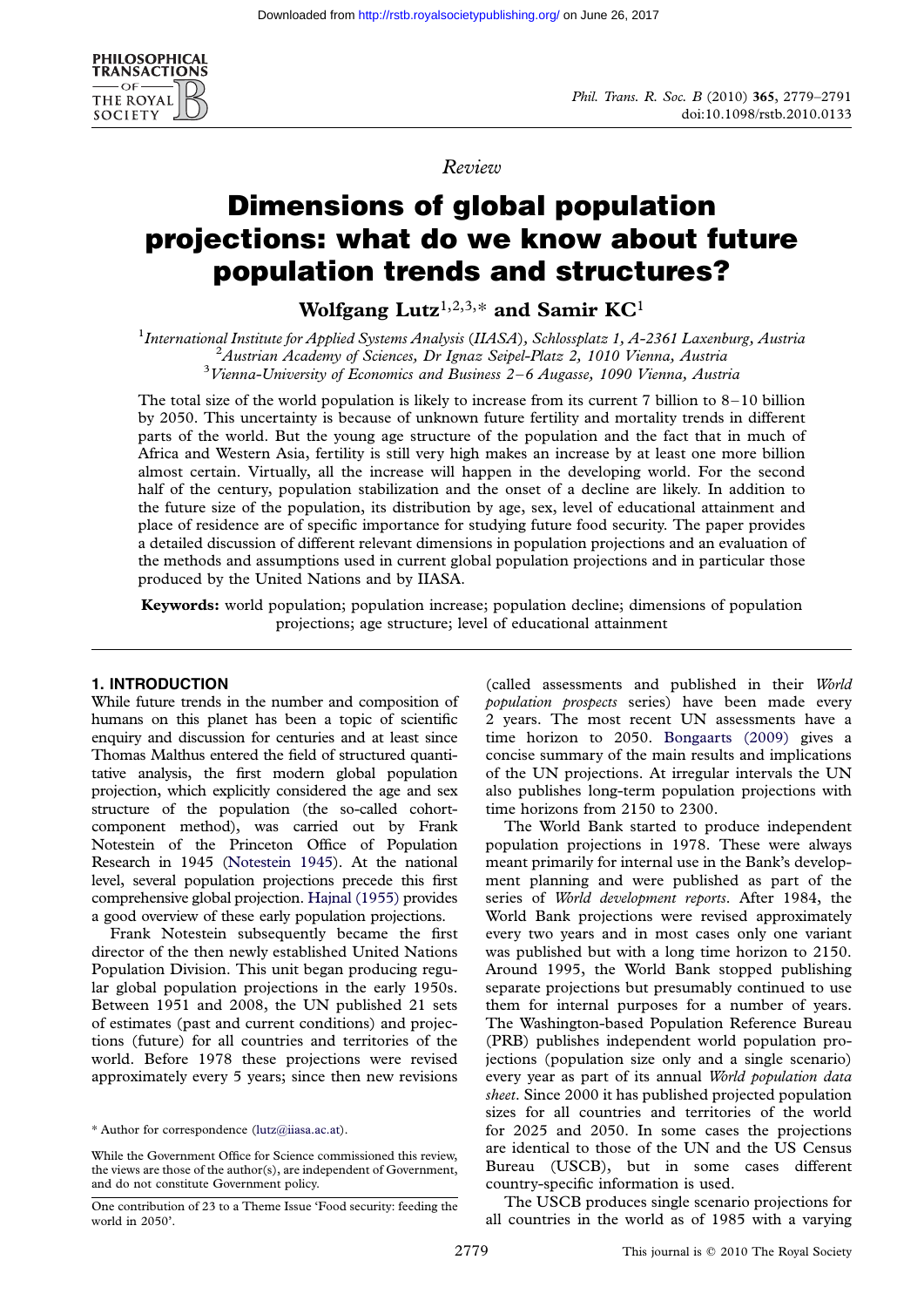time horizon. The World Population Programme of the International Institute for Applied Systems Analysis (IIASA) based outside Vienna (Austria) began producing global population projections at the level of 13 world regions in 1994. One of the purposes was to produce population projections as part of the Special Report on Emissions Scenarios (SRES) [\(Nakicenovic](#page-13-0) *et al.* 2000) that underlie the global emission scenarios used by the Intergovernmental Panel for Climate Change (IPCC). This was followed by three rounds of probabilistic projections at the level of 13 regions (which were all published in the pages of Nature: Lutz et al. [1997](#page-12-0), [2001,](#page-12-0) [2008](#page-12-0)b). The IIASA projections come from a distinctly scientific background, which is illustrated by the fact that in its publication (e.g. Lutz et al[. 2004](#page-12-0)a) much more space is used for justifying and discussing methods and assumptions than for presenting results. Recently, IIASA developed (in collaboration with Eurostat and the UK Office of National Statistics) a new approach for evaluating substantive arguments about alternative assumptions on possible future trends based on large numbers of questionnaires ascertaining the evaluation of alternative arguments by experts. This is currently being translated (together with Oxford University) into a new set of science-based population projections for all countries in the world by age, sex and level of education for publication in 2012.

O'Neill et al[. \(2001\)](#page-13-0) published a comprehensive 85-page review entitled  $\vec{A}$  guide to global population projections. In this article, they describe in considerable detail the projections of all five agencies discussed above. The paper includes a critical review of the methods used and of the ways that assumptions are defined by those five agencies. In addition, the results are compared in quite some detail. For this reason, we do not want to repeat the exercise of systematically comparing the approaches and results of the different projections, but rather focus on a few key challenges that point to the future.

In the next section we will discuss the important questions of what we call 'dimensions' of population projections. The basic idea is that any population is an assembly of individuals and each individual is different from any other individual. But which of the many relevant properties of individuals should we explicitly consider in population projections? The lowest dimensionality is chosen for the case that all individuals are taken as equal (homogeneous) and only a total growth rate is assumed for projecting population size. The cohort-component method breaks down by age and sex; this is a first step in the direction of increasing dimensionality by explicitly considering these individual properties. But there are many further properties that deserve consideration in population projections and which will be discussed in the following section.

We will also address the tedious but very important issue of how to deal with uncertainty in population projections. While a single best-guess population projection is likely to satisfy the expectations of a majority of users, disregarding the issues of uncertainty can be rather dangerous and therefore deserves serious attention. We will then turn to the one issue

Phil. Trans. R. Soc. B (2010)

that has recently received the greatest public attention, namely, the questions if and when we will see an end of population growth followed by a possible population decline. In the final section of the paper we propose a specific existing population projection (the UN scenario of the IIASA Education Projections) for use in the Foresight Project. We present the results for the specified regions and countries in tabular and graphical form.

# 2. DIMENSIONS CONSIDERED IN POPULATION PROJECTIONS

For many users the most important piece of information expected from population projections is the future total size of the population; for many policy and research questions other dimensions of the composition of the population are also of interest. The dimensions that will be explicitly discussed here are age, sex, rural/urban place of residence, educational attainment, labour force participation, parity status, household status and health status. All these dimensions have in common that they are properties of each individual member of the population which are, at least in theory, observable and measurable. They can hence be called observable sources of population heterogeneity. These dimensions are not only interesting in their own right for helping to answer specific questions relating to their future distributions in the population but to the extent that they are associated with different fertility, mortality and migration intensities, their changing distributions in the total population also impact on the projected future population size. In the following, we will discuss each of these dimensions individually, assess to what degree they are likely to impact on the course of overall population, discuss how they may be important in their own right in the context of studying food security, and review existing global level projections, which explicitly address this dimension.

It is important to note that in addition to these observable sources of population heterogeneity, there is still unobserved heterogeneity in every population which is hard to capture empirically. Theoretical considerations suggest that such unobserved heterogeneity can significantly impact future population dynamics [\(Vaupel & Yashin 1985](#page-13-0)), but there is little one can do about it except to be aware of the problem and be cautious about the validity of the conclusions drawn. Given this problem associated with hidden heterogeneity, it is even more important to explicitly measure and incorporate the observable sources of population heterogeneity wherever feasible and thus try to minimize the possible biases caused by overall heterogeneity.

#### (a) Population size

Most users of population projections seem to be primarily interested in the total size of the population. From a substantive point of view, however, it is difficult to think of specific policy or research questions, where only changes in absolute size matter and where it is supposedly irrelevant whether one refers to newborn babies, young adults or frail elderly people. Presumably, the great interest in data on the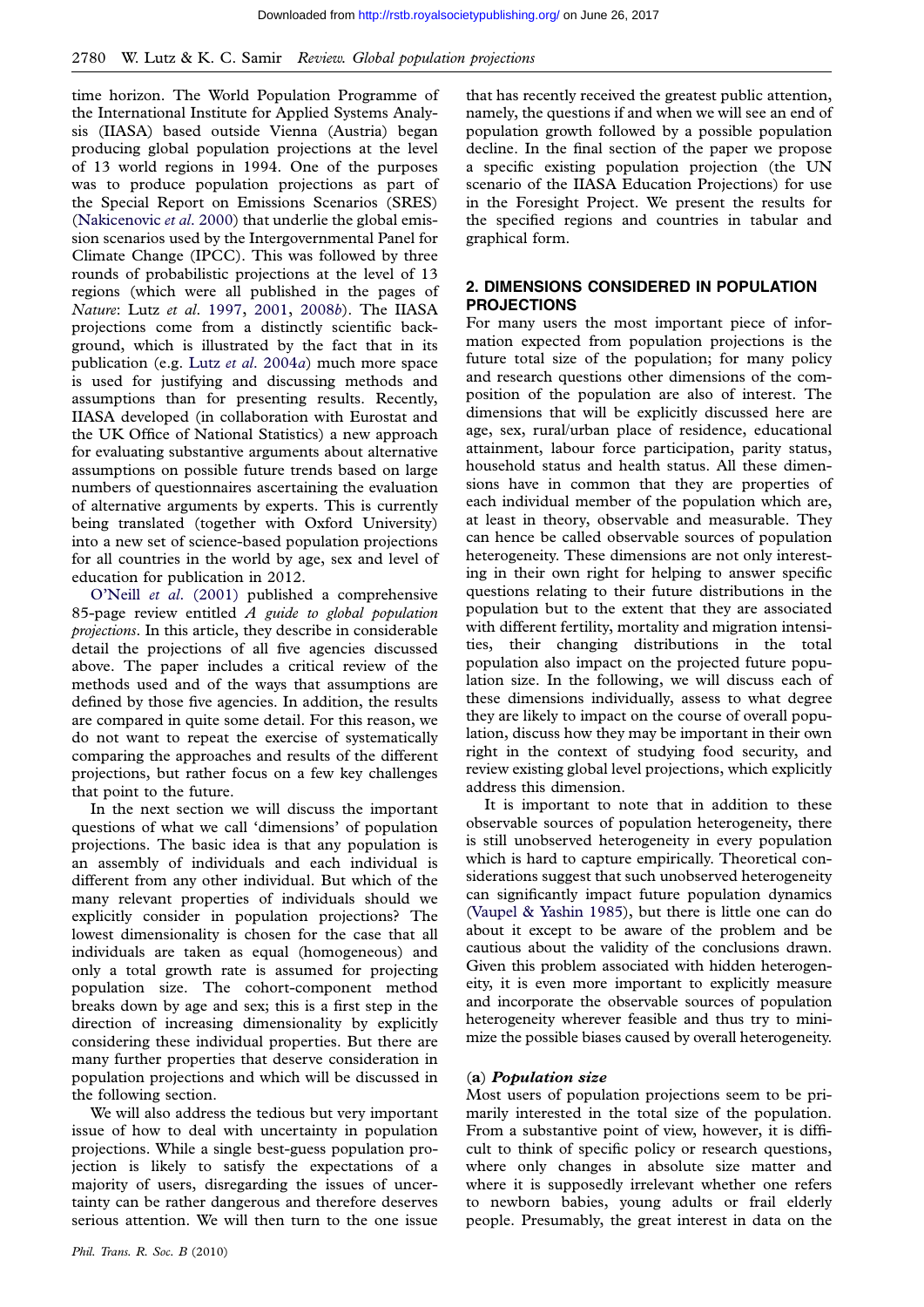sheer number of people has two main reasons. First, total population size can be seen as a first-order approximation of the scale of the population-related issues in particular, if it is assumed that the age patterns of the two populations to be compared do not differ greatly. Second, total population size is an important denominator of many frequently used indicators ranging from gross domestic product (GDP) per capita to food consumption per person to greenhouse gas emissions per person. In all those cases a separately derived total quantity is divided by total population size in order to produce an indicator that can be compared across populations.

Traditionally, population projections have been produced by simply taking total population size and making assumptions on the future growth rates of the population. This has been the standard method until the age-specific, so-called cohort-component method became the widely used standard after World War II. But for some specific applications, where the age structure is difficult to assess or where the population is simply too small to have meaningful age groups (as is sometimes the case with small area population projections), simple growth rate-based projections are still being used. But for national population projections, age-group-wise projections have clearly become the state-of-the-art because they allow differentiation between the behavioural components (fertility, mortality and migration) and embedded changes that are merely owing to agestructural effects. This is particularly important for countries that have gone through significant fluctuations in fertility and mortality trends and hence have irregular age structures, such as most European countries after the two world wars. But even for high fertility countries that traditionally had very stable and regular age pyramids, the assumed future fertility decline will be partly compensated in terms of population growth through the age-structural momentum, i.e. the fact that in the future larger numbers of potential mothers will enter the reproductive age and the number of births will continue to increase even if period fertility is at replacement level. This is another good reason for explicitly considering the age structure wherever possible.

#### (b) Age and sex

Particularly in the context of population ageing, the explicit interest in the population's changing age structure has recently increased significantly. While there has always been an interest by planners in the likely future number of school-age children or young adults trying to enter the labour market, the currently dominating questions relate to the sustainability of pension systems under conditions of rapid increase in the number of elderly. Closely related questions deal with the likely impact of ageing on healthcare cost or care for the elderly in general. There is significant concern that an increase in the mean age of the labour force may be associated with decreasing productivity in the future ([Skirbekk 2008](#page-13-0)). These are all questions for which a projection of the population by age is essential. Much of this discussion, however, is based

on fixed age categories and does not consider the fact that healthy life-expectancy tends to increase in parallel with total life-expectancy. Hence, a 65-yearold person today is typically quite different from one of the same age who lived several decades ago and who had a much shorter remaining life-expectancy. This idea has recently been translated into a redefinition of age, where age is not just measured as the time since birth but can alternatively be viewed as the expected time to death, in which case the population dynamics looks quite different (Lutz [et al](#page-12-0). [2008](#page-12-0)b; [Sanderson & Scherbov 2008\)](#page-13-0).

The distinction between men and women as a key dimension of population dynamics has been a feature of demography almost from the beginning. It has to do with the fact that fertility rates are almost exclusively measured with women. One of the reasons for this is that not all fathers are known and that the reproductive age range for women is shorter than for men and shows a clearer and partly biologically determined age pattern. Also, mortality rates tend to differ significantly between men and women. Except for some cases of extreme female discrimination, male mortality rates are typically higher at every single age. In addition to these demographic reasons there is, of course, significant substantive interest in the agespecific proportions of men and women in the population which matters for issues ranging from the marriage market to labour market to consumer preferences.

The formal model for doing population projections by age and sex was introduced by [Cannan \(1895\)](#page-12-0) but it took until after World War II to have this cohort-component method spread around the world as the dominant way for doing population projections. Today, it is used by all national and international statistical agencies.

#### $(c)$  Rural-urban place of residence

Place of residence has always been an important dimension since the very origin of demography when statistical information on households was collected for taxation purposes and conscriptions for the army. Associating people with a specific locality, however, requires that people have a more or less permanent residence and are not permanently on the move. This is one problem facing statisticians when trying to distinguish between urban and rural populations in countries (such as China), where millions of people (the so-called floating population) are constantly on the move between their home villages and the urban centres where they work but have no legal right of residence. Another problem with comparing reported proportions urban across countries and over time is that there is a multitude of changing national sets of definitions based partly on the size of the agglomeration, its statutory status, its population density or the proportion of the labour force that is working in agriculture. Since urbanization will be discussed elsewhere, it will not be covered here.

From a population projections point of view, the question whether a person lives in a rural or an urban community is not only seen in its own right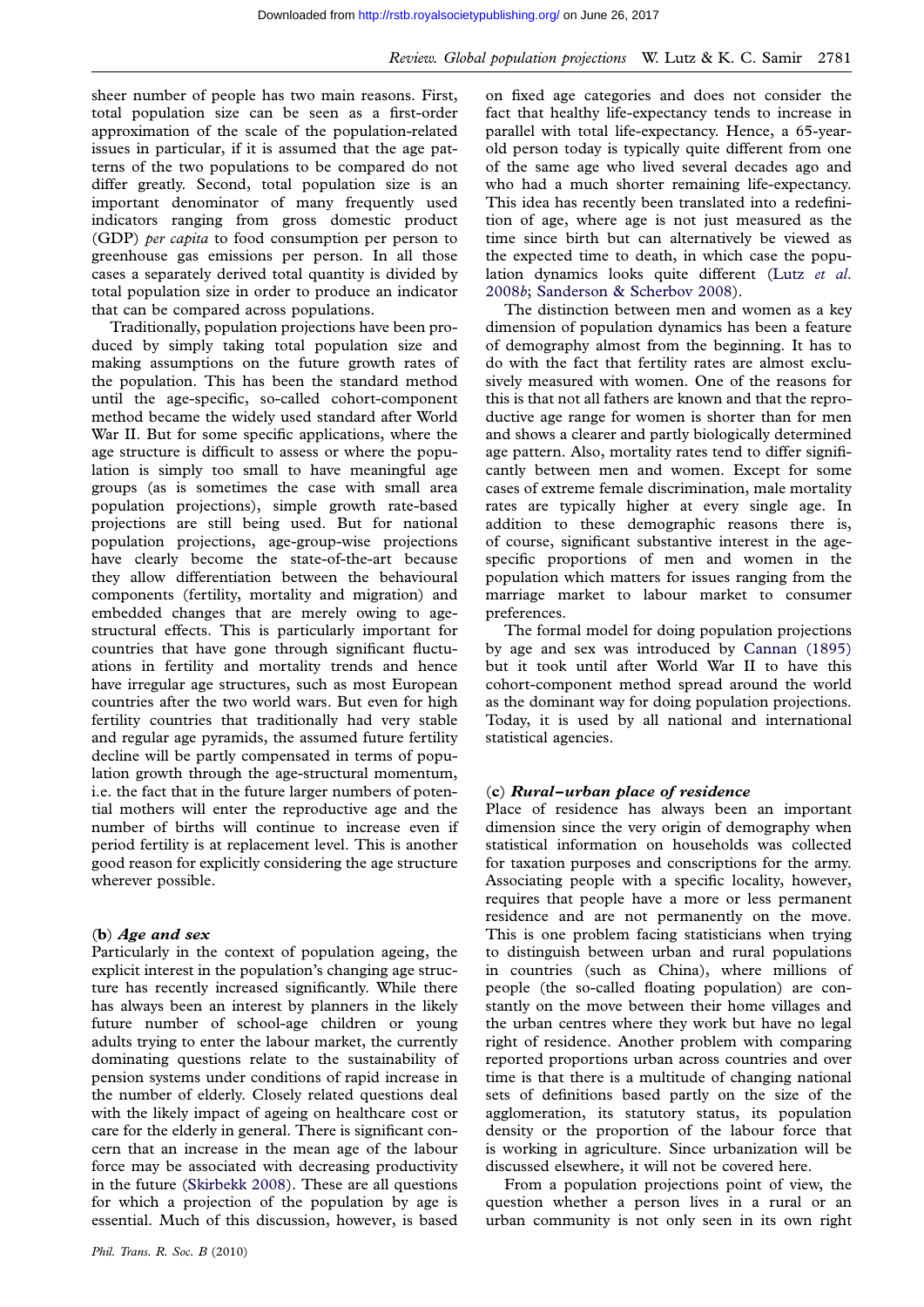but is also viewed as a relevant source of population heterogeneity. Almost universally women in urban areas have lower fertility than women in rural areas. Also in terms of international migration, new immigrants today generally move to urban areas except for some special cases where immigrant labour is concentrated in agriculture. With respect to mortality, the pattern is more complex. While the inhabitants of cities traditionally had higher mortality owing to a higher risk of infectious disease, this pattern virtually disappeared over the course of the twentieth century because healthcare and education were better in urban areas. But most recently there are indications of a reversal, with urban slums in some African cities having worse mortality conditions than even remote villages in the same country.

From a methodological point of view, the best model to project a population by age and sex for urban and rural areas separately is the so-called multi-state model, which was developed at IIASA in the 1980s ([Rogers & Land 1982;](#page-13-0) [Keyfitz 1985](#page-12-0)). It has become the state-of-the-art for multi-dimensional population projections in which separate fertility, mortality and migration rates are assumed for the different sub-populations as well as age- and sex-specific transition rates between sub-populations. Because of data limitations, such true multi-state projections by urban–rural place of residence exist only for selected groups of countries.

The United Nations Population Division publishes the only urbanization projections on a global level, with updates every two years. The most recent revision [\(United Nations 2008\)](#page-13-0) estimates the population living in urban areas in 229 countries and territories of the world for the period 1950–2005 and projects the same for 2010–2050 in five year intervals. The basic method of estimation and projection is still the same as when it was developed in the 1970s with only a few minor modifications. The main source of information used in the projection is the urban–rural growth difference at the two latest available time points (mostly inter-census). The difference is then assumed to follow a logistic path and is estimated based on the past experience of many countries and the expectation that the urbanization process will slow down as the level of urbanization grows. In other words, this is not a multi-state model, but only the application of assumed overall proportions urban to national level projections. This model by definition assumes continuous increases in the proportion urban and is unable to model possible ups and downs. This model is isomorphic to the literacy projection model that has been used by UNESCO for decades, but which was recently replaced by a cohort-component model.

#### (d) Educational attainment

Like the other dimensions discussed above, education is also an important source of population heterogeneity and bears a significant weight of its own. Almost universally more educated people have lower mortality and there is sufficient evidence that this is a real effect and not just owing to selectivity. Also for all

Phil. Trans. R. Soc. B (2010)

populations that are still in the process of demographic transition, more educated women have lower fertility. These educational differentials can be very significant. The Demographic and Health Survey for Ethiopia, for instance, shows that women without any formal education have on average six children, whereas those with secondary education have only two (see [http://](http://www.measuredhs.com) [www.measuredhs.com](http://www.measuredhs.com)). Significant differentials can be found in most populations of all cultural traditions. Only in a few modern societies does the strongly negative association give way to a U-shaped pattern in which the most educated women have a somewhat higher fertility than those with intermediate education. But globally, the education differentials are so pervasive that education may well be called the single most important observable source of population het-erogeneity after age and sex (Lutz et al[. 1999\)](#page-12-0). There are good reasons to assume that during the course of a demographic transition the fact that higher education leads to lower fertility is a true causal mechanism, where education facilitates better access to and information about family planning and most importantly leads to a change in attitude in which 'quantity' of children is replaced by 'quality', i.e. couples want to have fewer children with better life chances.

In terms of measuring education, it is important to distinguish between stock and flow variables. Most education programmes and studies are concerned with the process of schooling itself, including many important topics that range from the construction of schools and the training of teachers to the organization of schools, the quality of teaching and the content of curricula. The extent to which these schooling efforts cover the entire population are usually measured through enrolment rates as published for most countries by UNESCO and other agencies. But for many of the social and economic benefits of education it does not directly matter how many people are in school at any given point in time, but rather how many have completed their education and use their acquired skills in the labour force. Hence, the main interest is not on the flow (school enrolment) but rather on the changing stock (human capital). The stock can be measured by categories of highest educational attainment (here the UNESCO-ISCED categories have become the standard) as well as by mean years of schooling. Since the original empirical data mostly come in terms of attainment and the calculation of mean years of schooling requires additional country-specific assumptions, the former is often preferred. Also, considering the full attainment distribution provides information about inequalities that is hidden in the case of only using an average such as the mean years of schooling.

Because of the strong association between female education and fertility, future changes in the composition of the female population by educational attainment make a big difference. Since many developing countries have seen major improvements in school enrolment rates of both girls and boys in those countries, the future women of reproductive age are bound to be more educated than today's. This great momentum and rather easy predictability of the educational attainment distribution is a consequence of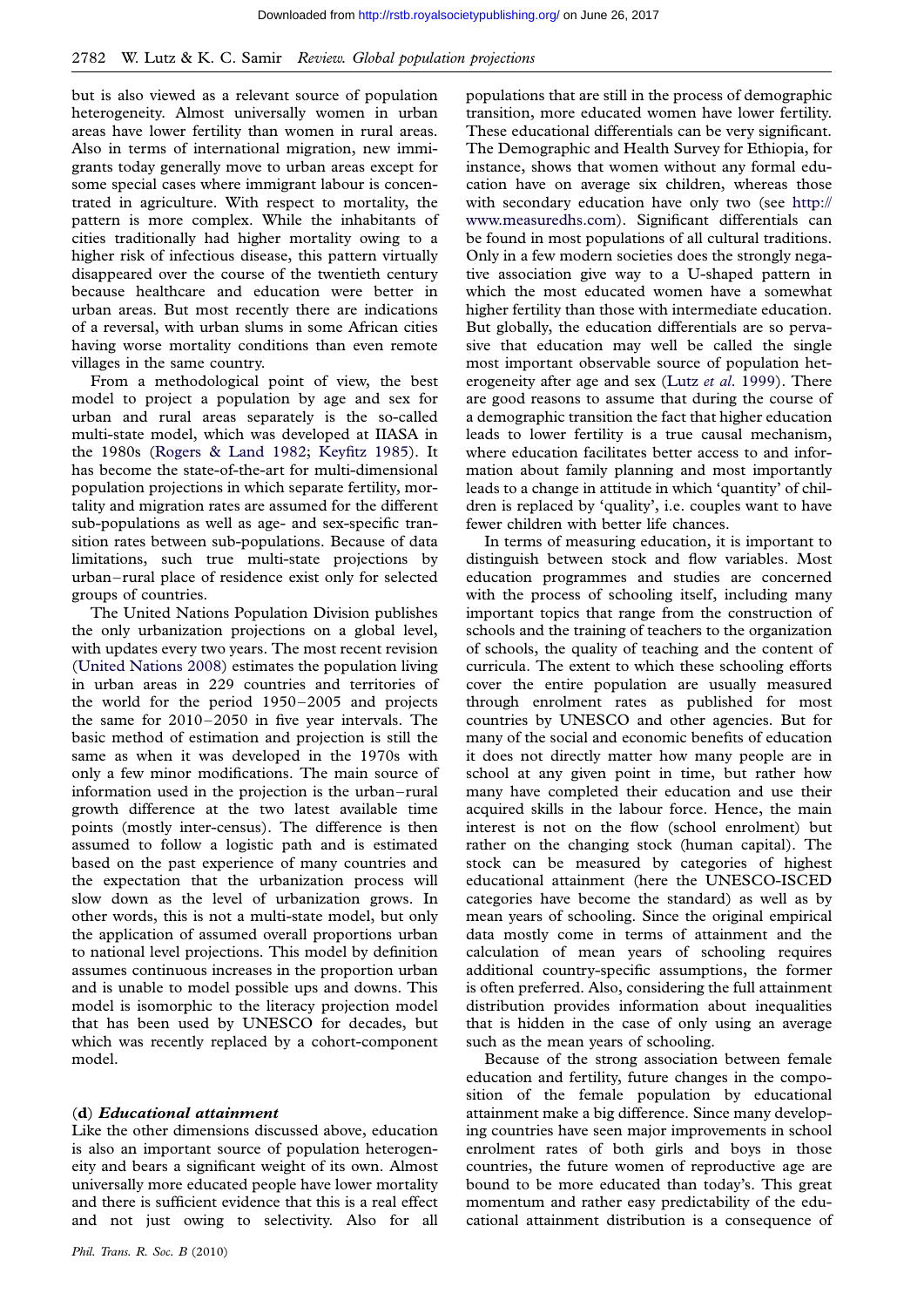the fact that education is typically acquired early in life and then remains virtually constant along cohort lines. If we know how many 10-year-old girls with some primary education there are today, we know (when considering differential mortality and migration) how many 50-year-olds with at least primary education there will be in 40 years' time. Given the fact that in most countries the younger cohorts are better educated than the older ones, further declines in fertility as well as mortality are virtually pre-programmed. In a few African countries where school enrolment rates have actually declined over the past two decades, this has led to a stalled fertility decline and partly worsening mortality conditions.

Aside from its effects on population dynamics, there is also significant interest in knowing the educational structure of the population for a broad range of social and economic development concerns. Based on a newly reconstructed set of educational attainment distributions by age and sex (Lutz et al[. 2007](#page-12-0)a) for most countries back to 1970, it has recently been shown that indeed the improvement of educational attainment in the working age population has been the most consistent and significant driver of economic growth around the world (Lutz et al[. 2008](#page-12-0)a). But improving education by age and sex has also been shown to matter for countries transitioning to democracy and more liberal rights ([Abbasi-Shavazi](#page-12-0) et al. [2008](#page-12-0); [Lutz 2009](#page-12-0)b). It has already been mentioned that education is perhaps the single most important health determinant. For the question of food security, it has long been shown that the basic education of the agricultural labour force is a key factor in agricultural production [\(Hayami & Ruttan 1971](#page-12-0)). As the set of population–education–development– agriculture (PEDA) models commissioned by the UN Economic Commission for Africa for a number of African countries shows, when including education in an agricultural production function, it turns out to be one of the key determinants in reducing malnutrition and food insecurity (Lutz et al[. 2004](#page-12-0)b).

IIASA has recently produced population projections by age, sex and four levels of educational attainment for 120 countries following different scenario assumptions with respect to alternative future education trends and different education-specific fertility trends (KC et al[. 2010\)](#page-12-0). These projections are based on a true multi-state model, i.e. individuals are assumed to be subjected to different mortality and fertility levels depending on their educational attainment level. Hence, even identical trends in education-specific fertility can lead to different overall fertility levels in the case of differing education trends. We will return to this issue when discussing the recommended combination of these education projections with the UN population projections by age and sex.

#### (e) Other relevant dimensions

There are several other dimensions of population that are considered relevant either in their own right or as further important sources of heterogeneity. The parity distribution of the female population, i.e. the

distribution of women by the number of children they have already given birth to, is an important determinant of fertility in the near-term future. Highly important for economic and labour force consideration is the distribution of the population by age, sex and labour force participation rates. While there are several national projections of future labour force participation, consistent global projections do not yet exist. Another very relevant dimension in the context of global population ageing and the associated needs for care for the elderly is the projection of the population by health status. While significant progress has been made in producing internationally comparable indicators of disability and its impact on activities of daily life, up to now this has not yet led to the production of global projections which cross-classify health status with age and sex. Alternatively, one could try to classify people according to certain disease risks or infection statuses (such as HIV-positive) if the data are available, and a certain disease is of specific interest. Finally, an important field of analysis and projections deals with the living arrangements/household composition of people. Here, some progress in the direction of global projections has recently been made in the context of trying to project future greenhouse gas emissions and the importance of demographic/household factors in climate change mitigation [\(van Imhoff & Keilman 1991](#page-13-0); [Jennings](#page-12-0) et al[. 2004](#page-12-0); [Jiang & O'Neill 2009](#page-12-0)).

## 3. TREATMENT OF UNCERTAINTY

In the field of social and economic trends—as in all fields that deal with human behaviour—the future can never be projected with certainty. In the context of the cohort-component model of population projection that differentiates by age and sex, all three components of population change (i.e. future fertility, mortality and migration trends) are uncertain. For each of these three components of change, the levels as well as the specific age patterns (by sex) are uncertain, but the level is considered to be of primary importance.

How to deal with uncertainty in population forecasting was the topic of a recent special issue of the International statistical review ([Lutz & Goldstein 2004\)](#page-12-0). It summarizes the state-of-the-art in a field of research that has recently gained more interest both among demographers as well as users. Based on this analysis, we will distinguish between four different ways that are commonly used to deal with the difficult issue of uncertainty: (i) ignore uncertainty and publish only one projection; (ii) define alternative probability-free scenarios; (iii) publish high, medium and low variants that are supposed to cover a 'plausible range'; and (iv) produce fully probabilistic projections that give quantitative information about the range of uncertainty.

For many users it is sufficient to have only one 'best-guess' forecast. This is the projection which is seen as the most likely population trajectory from today's perspective, based on the best knowledge available today. Such a projection can give some orientation about the direction into which things are moving. It is sufficient for many applications with a relatively short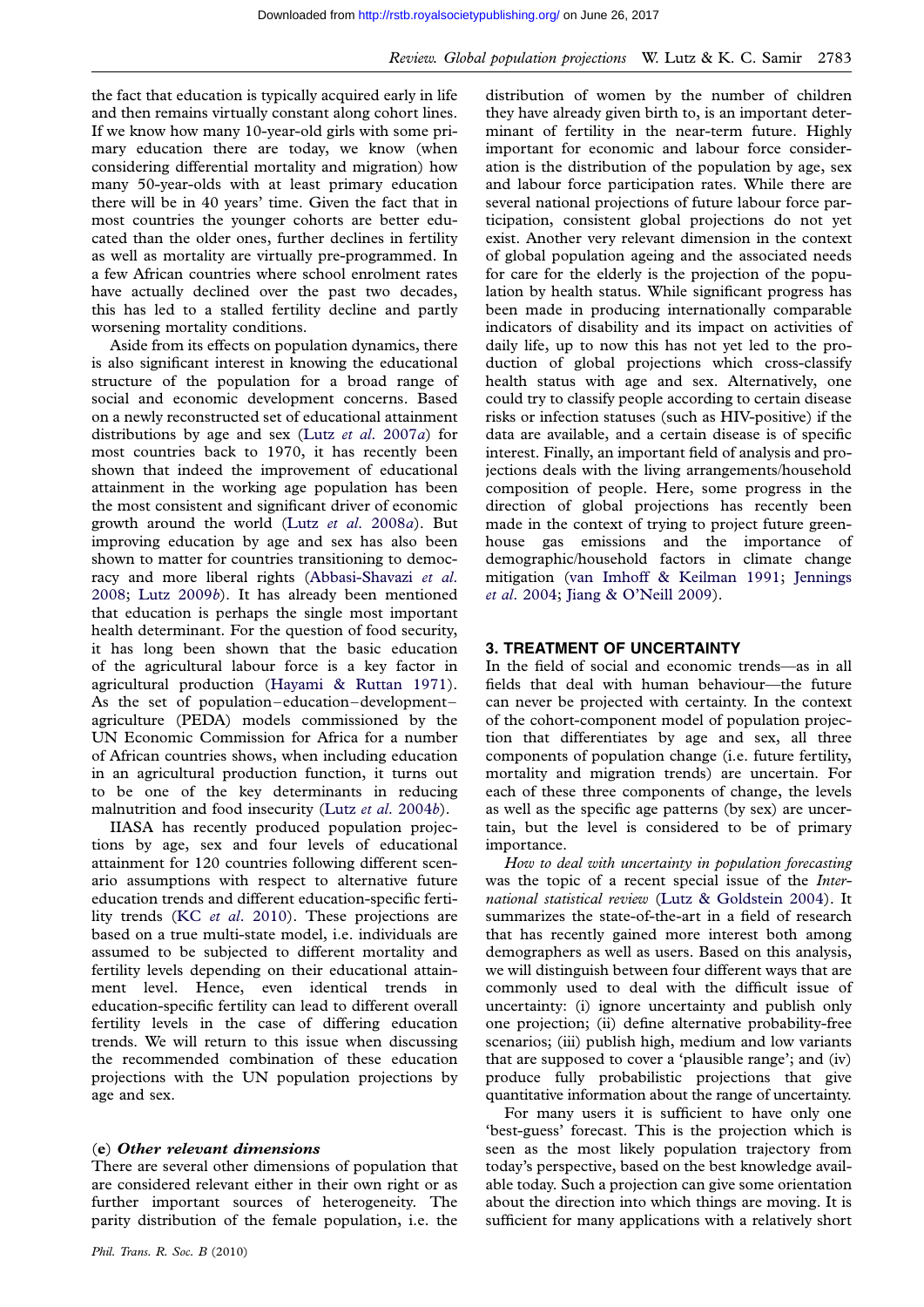time horizon and where the costs associated with a deviation from the projected mean are negligible. But for many planning purposes these costs can be rather significant. For example, if there is a plan to build a new primary school and the projection should tell the local authorities how many 5–10-year-olds there are likely to be in the next  $10-20$  years in a certain school district, such projections are associated with significant uncertainties and any deviations from the best-guess projection can turn out to be rather costly. This is even more so for projections of the number of people with pension entitlements in a given country. In terms of global level projections, those presented by the USCB, the World Bank and the Population Reference Bureau provide only single projections for all countries in the world.

The definition of 'alternative scenarios' is a frequently chosen approach that goes beyond a single projection and presents the user with several possible future trajectories. The terminology is somewhat inconsistent and variants (see next paragraph) are often called scenarios. Generally, scenarios are defined as consistent sets of assumptions. The notion originally came from the world of theatre, where scenes show consistent pictures of our possible setting. In demography, this is typically done by combining different assumptions about future trends in fertility, mortality and migration in a way that should 'not be impossible'. Hence, scenarios are generally considered free of probabilities with the only criterion being internal consistency. The user is given a broad range of what could be theoretically possible without being told what is likely to happen and what probability range is covered by the interval between the highest and lowest scenario considered. At the global level, the most frequently used population scenarios are those produced in the context of the SRES scenarios of the IPCC ([Nakicenovic](#page-13-0) et al. 2000), which in turn are based on combinations of projections produced by IIASA and the United Nations Population Division. Eurostat also presents its population projections in the form of different scenarios and an increasing number of European national statistical agencies follow this practice.

The presentation of 'high, medium and low variants' goes a step further in providing the user with some range of uncertainty that can be interpreted intuitively. For many decades, this approach has been the common practice of the UN population projections as well as a large majority of national statistical offices. The variants are mostly generated by assuming three alternative fertility trajectories, which are then combined with identical mortality and migration trajectories. They are typically presented to the user as providing a 'plausible range' of future population trends, hence providing a first approach to uncertainty although the user is not specifically told what is meant by 'plausible'. Does it mean 100 per cent of all possible cases, 80 per cent or only 50 per cent? A further shortcoming of this approach is that it only covers the uncertainty associated with future fertility trends and does not include uncertainties associated with future mortality or migration. Since fertility is the most important determinant of long-term population

growth, this can be viewed as an acceptable simplification when interested primarily in total population size. When the interest is in population ageing, however, or age-specific indicators such as the future proportion of the population above age 80, this can result in a major underestimation of uncertainty. A final problem with this approach arises when aggregating national projections to regional or global ones. The global high variant of the UN projections is calculated as the sum of all national level high variants, hence assuming that there is a perfect correlation among all national trends. Each country simultaneously experiences the highest plausible fertility trajectory. Such perfect correlation is highly unlikely, however, and a higher than expected trajectory in one part of the world may be partly offset by diverging trends in other parts of the world. Hence, what is considered as a plausible range at the national level is not necessarily plausible at the global level.

Only 'fully probabilistic' projections can avoid such problems. These are based on pre-defined uncertainty distributions over time for each of the three components which are stochastically combined in large numbers (typically several thousands) of cohort-component projections with the individual random draws being subject to assumed autocorrelations and, in the case of multi-regional projections, correlations among the regions. In most projections, the components are assumed to be uncorrelated between each other. As the field of probabilistic population projections has grown, there have been essentially three traditions in defining the uncertainty distributions: one based on time series analysis (which is only applicable to countries that have long empirical series of data and where no structural discontinuities are expected); one based on the analysis of the errors of old projections (ex post error analysis combined with the assumption that future errors will essentially be the same as past projection errors); and one based on the evaluation of expert arguments resulting in sets of subjective probability distributions. While more experts as well as national and international agencies have entered this field of probabilistic projections, some convergence among these different approaches seems to be ongoing. It is also interesting that the initiative for doing such projections does not always come from the producers but rather from the users. For example, in the case of the UK Office of National Statistics, such projections were recently produced upon request by the financial planning authorities. At the global level, IIASA (Lutz et al. [1997](#page-12-0), [2001](#page-12-0), [2008](#page-12-0)b) has produced the only probabilistic population projections at the level of 13 world regions.

From a theoretical perspective, fully probabilistic projections are superior in avoiding the problems of other approaches as discussed above. They provide the users with the most comprehensive and detailed information in terms of the demographic 'risks' that can be combined with a cost function. But this approach is criticized by some as conveying a false sense of precision. It is indeed true that this approach requires more detailed explicit assumptions in terms of the full distributions and correlations than the other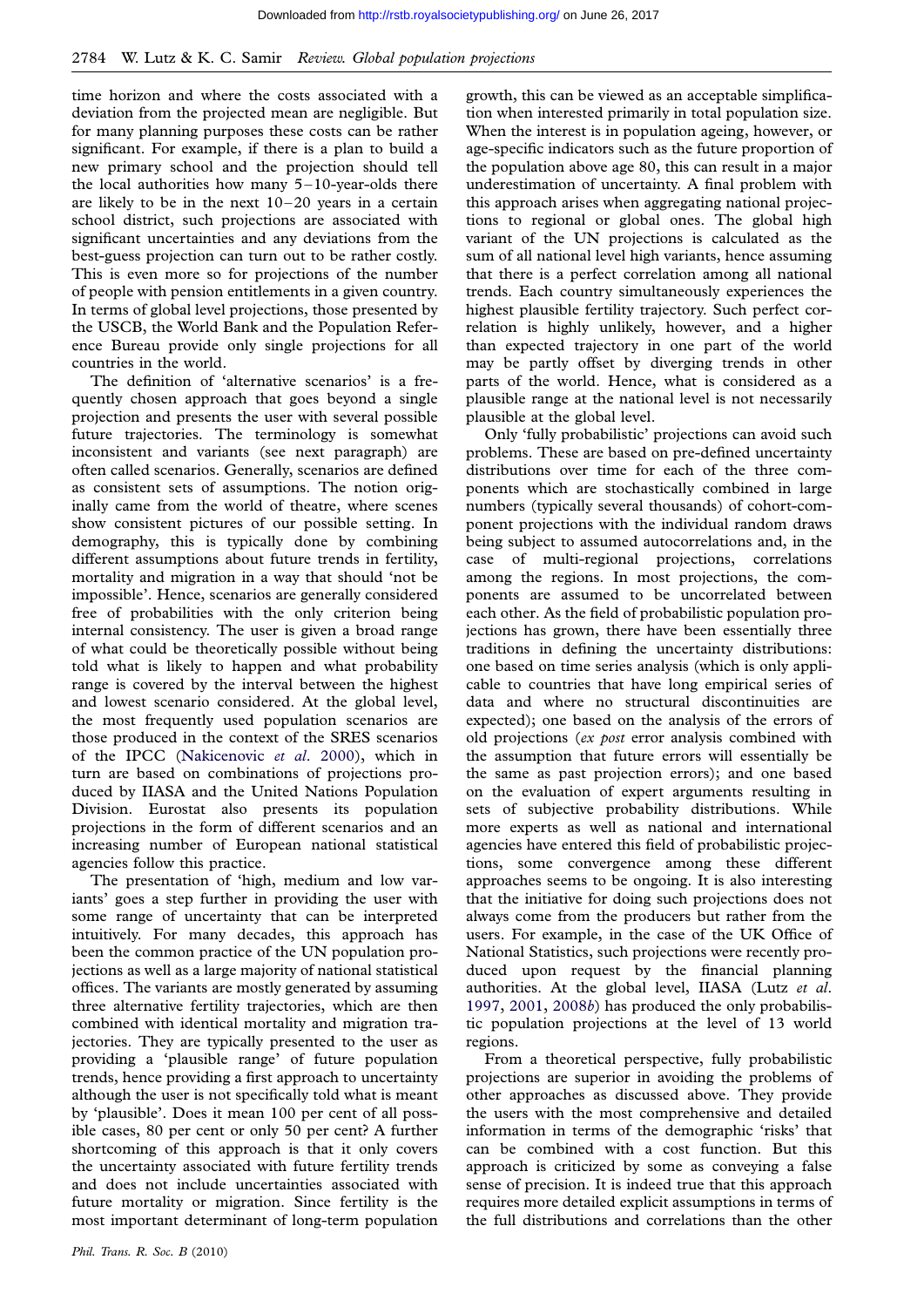<span id="page-7-0"></span>

Figure 1. Total world population in billions: probabilistic projections until 2100. Yellow, 95% interval; green, 60%; blue, 20% and extensions to 2200. The scenarios shown combine different levels of total fertility rate as indicated with the assumption that life-expectancy continues to increase up to a maximum level of 120 years. Source: [Lutz & Scherbov \(2008\)](#page-12-0).

common approaches. Yet, the proponents of probabilistic projections argue that they only try to make otherwise implicit assumptions explicit and extensive sensitivity analyses show that the overall results tend to be very robust to changes in the specific shapes of the assumed uncertainty distributions. But at this stage it is clear that a universally accepted approach to quantitatively describing the uncertainty of population projections has not yet been developed and more research in this field is needed.

A final source of uncertainty that often tends to be disregarded in population projections is the uncertainty about current conditions, i.e. the population size and structure as well as the levels of fertility and mortality in a given country in the starting year of the projections. While this tends to be well documented in industrialized countries, there are major gaps of information, in particular, in Africa and parts of Asia. For many countries the information is only based on sample surveys and for some countries even such information is not available. While the UN Population Division makes heroic efforts to come up with population estimates for all countries in the world, the fact that many numbers referring to the recent past have to be adjusted in every new assessment round as new information becomes available shows how difficult this task is. But demographers have become so used to having a precise point estimate for any demographic indicator, even in countries with very fragmentary empirical information, that they often forget about the uncertainty of those indicators referring to the starting conditions when making projections. A recent study on past projections in five southeast Asian countries ([Khan & Lutz 2008](#page-12-0)) showed that the errors introduced by incorrect information about starting conditions was in some cases even higher than the error owing to incorrect assump-tions about the future. Lutz et al[. \(2007](#page-12-0)b) expanded the concept of probabilistic population projections to explicitly include the uncertainty about starting

conditions in addition to the uncertain future paths for the three components. This is even relevant at the level of world population projections because of the great uncertainty of current fertility levels in the world's most populous country, China, as will be discussed in more detail below.

### 4. THE PROSPECT OF WORLD POPULATION STABILIZATION OR DECLINE AFTER PEAK

There has been much discussion recently about the long-term outlook for world population and in particular whether the global population is likely to stabilize or even decline in size after a peak during the second half of the twenty-first century. This discussion was, in part, triggered by an article published in Nature in 2001 entitled The end of world population growth (Lutz et al[. 2001\)](#page-12-0), which indicated that there was an 80–90% chance that the world population would reach a peak before 2100 and start to decline thereafter. Whether or not such a peak will actually occur and at what level and how steep the following decline will be is primarily a function of the assumptions made about long-term fertility levels in different parts of the world.

When it comes to global population projections beyond 2050, there are only the occasionally published UN long-term projections as well as the IIASA world population projections for comparison. In 2004, the UN Population Division published a study entitled World population to 2300 [\(United Nations 2004](#page-13-0)) in which different long-term scenarios were presented for all countries in the world by extending their usual projections to 2050 by another 250 years. While lifeexpectancy was assumed to continue to increase over the entire period although at a decelerating rate, the fertility scenarios defined were all very close to replacement level. Of the three long-term fertility assumptions, the low one assumed universal convergence to 1.85, the high one to 2.35 and the medium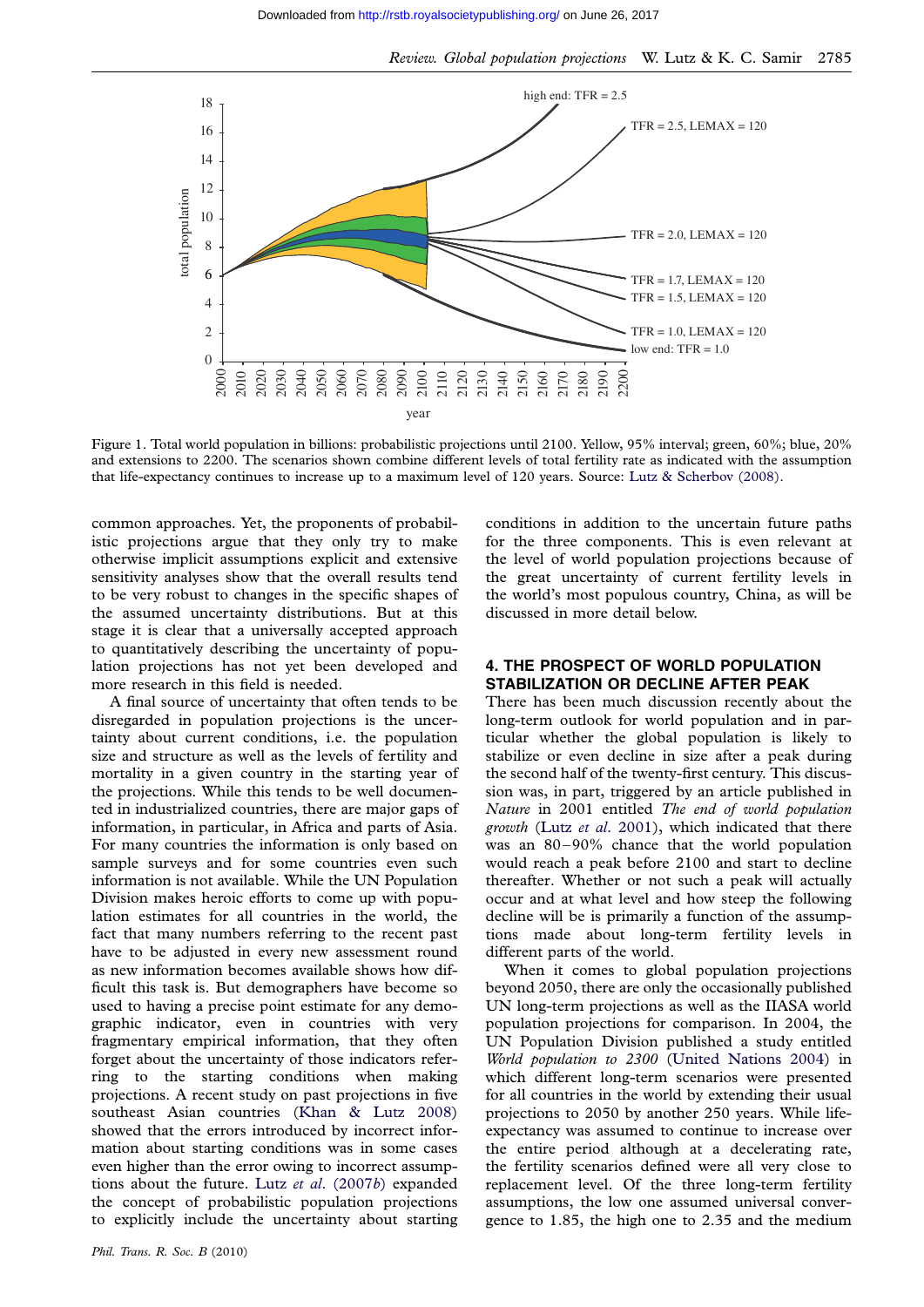one to whatever the replacement level might be (somewhat below 2.1 under good mortality conditions). It is interesting to note that the fertility level of 1.85, which in the projections to 2050 is assumed to be the convergence level of the medium variant (with the low variant being 1.35) for the long-range projections, is the lowest fertility scenario presented. But even these very small differences in the long-term fertility levels produce significantly different long-term global population sizes: by 2100, the resulting populations are 5.5 (low), 9.1 (medium) and 14.0 (high) billion, and by 2200, the differences further increase to 3.2, 8.5 and 21.2 billion, respectively. Hence, the medium scenario results in some sort of population stabilization in the very long run, but only because global long-term fertility is assumed to remain constant exactly at the replacement level of fertility—a level that is defined as the one producing long-term stationarity. Minor deviations to the lower side will produce significant population decline and to the higher side will result in substantial long-term increases.

[Lutz & Scherbov \(2008\)](#page-12-0) recently published another set of long-term global projections, which extends the IIASA probabilistic population projections—which go to 2100—further into the future by defining scenarios covering a wider range of possible future fertility levels. Selected findings are shown in [figure 1](#page-7-0) and were discussed in a recently published editorial in the Journal of the Royal Statistical Society entitled Towards a world of 2–6 billion well-educated and therefore healthy and wealthy people [\(Lutz 2009](#page-12-0)a). The extension scenarios start in 2080 (the year until which the assumptions for the probabilistic projections were defined); some scenarios continue from the level of the median of the projected distribution; others from the upper and lower bounds of the projected 90 per cent uncertainty range [\(figure 1](#page-7-0)).

The figure clearly illustrates what has been discussed above with regard to the UN long-range projections. In the long run global fertility levels below 2.0 will result in population decline and above 2.0 in long-term population increase. But the figure also illustrates that there is a real chance that global population could fall below its current size by the middle of the next century, even if global fertility levels were somewhat higher than what is being experienced in Europe today.

#### 5. PROPOSAL FOR USE OF POPULATION PROJECTIONS IN FOOD SECURITY ASSESSMENTS

The criteria for recommending a specific population projection to be used for the assessment and planning of global food security include both the widespread use and acceptance by major international agencies as well as substantive dimensions, such as the detail of relevant information, its scientific basis and the plausibility of the assumptions made.

In terms of the use of international population projections, there is no doubt that the UN population projections dominate the field. This is mostly owing to their long and well-established tradition and the easy availability of country-specific data for both estimates

and projections (from 1950 to 2050). Also, for all international agencies that are part of the UN family of agencies (including the Food and Agriculture Organization), there is an institutional agreement to only and consistently use the UN projections in order to avoid embarrassment arising from using different numbers in different parts of the UN. Hence, despite the above described shortcomings of the UN projections, particularly in the way they deal with uncertainty, there is no doubt that virtually all groups and agencies dealing with food security and agriculture expect to see the UN medium variant as their population projection of choice. For this reason and with the only exception of China—as discussed below—this driver review also recommends using the UN medium variant in terms of population size and the age and sex structures that come with it.

But this review can do better than just considering the population by age and sex. As discussed above, education is a key dimension in the study of development and food security. IIASA has recently produced population projections for most countries in the world by age, sex and four levels of educational attainment up to 2050. While the baseline scenario in these projections deviates from the UN medium variant in assuming different future fertility levels throughout Europe (following the Eurostat projections that have been worked out in collaboration with national statistical offices) as well as in some east Asian countries, IIASA has also calculated a so-called 'UN Scenario' for comparative purposes. Since in the projections by level of education assumptions are defined in terms of future education-specific fertility and mortality trends, which then have to be weighted by the size of the respective education categories if overall fertility and mortality rates are to be calculated, the changing educational composition over time induces differences to the UN projections even if education-specific fertility and mortality assumptions are defined to be as close as possible to the UN assumptions. A full congruence of the two sets of projections can only be achieved through an iterative procedure in which for every country and every point in time, the education-specific rates are modified in a way that their weighted average becomes identical to the overall rates assumed by the [UN \(2009\).](#page-13-0) This procedure has been performed for all countries for the 'UN-Scenario' and results in a projected age, sex and education structure that is identical to the age and sex structure of the UN medium variant, but also gives the education distribution as well. The user can then choose whether to use this scenario, which is perfectly in line with the widely used UN projections, or alternatively take the projections that result from the independently defined education-specific fertility trends. Since for the coming 40 years (time horizon 2050), the differences between these two scenarios are minimal, in the following we will illustrate only the 'UN Scenario'.

Only for China do we recommend a deviation from the UN medium variant because China has such significant weight when studying the world population and there are convincing arguments that fertility in China is currently significantly lower than given by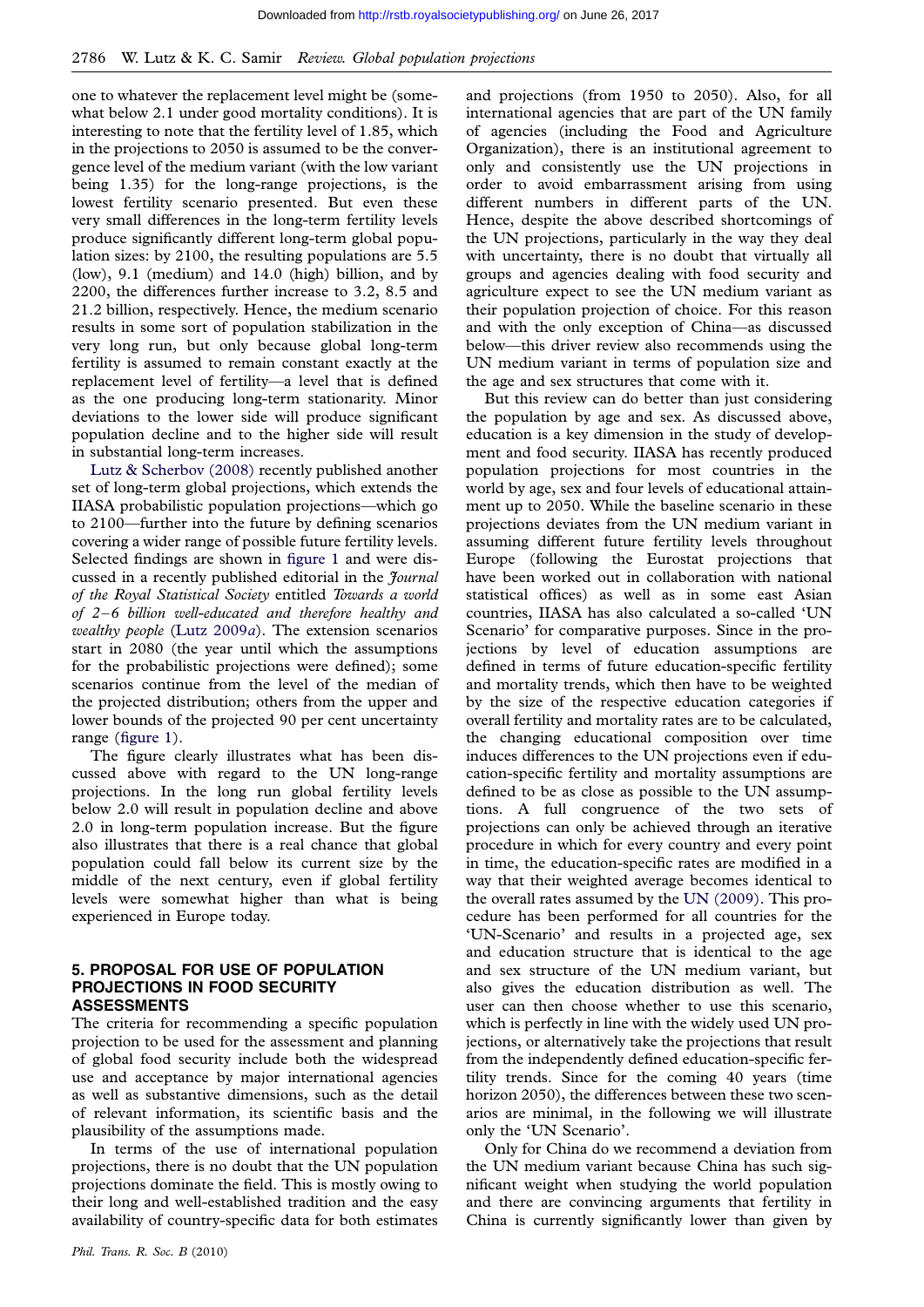the UN and is likely to stay so for the coming decades. The 2008 UN assessment gives a total fertility of 1.77 for China for the periods 2000–2005 and 2005–2010. This is subsequently assumed to increase to 1.79 in 2010–2015, 1.84 in 2015–2020 and stay constant at 1.85 thereafter. But the level of fertility in China around the 2000 census and thereafter has become a topic of intense scientific analysis and discussion. While the National Statistical Agency published the figure of 1.22 for the census year, most scholars agree that this number reflects an undercount with the only question being how much of an undercount. In an effort to produce probabilistic population projections for China that also assume uncertain starting conditions, Lutz et al[. \(2007](#page-12-0)b) reviewed more than 20 different estimates based partly on different methods and different data sources. They concluded that the best guess for 2000 was a level around 1.5 with significant uncertainty bounds. Most recently, a new study by Morgan et al[. \(2009\)](#page-12-0) convincingly demonstrates that total fertility is currently slightly below 1.5 and is expected to remain there at least for the coming two decades. Based on this strong scientific reasoning, we suggest that the best-guess projections used for China should be based on a constant total fertility assumption of 1.5. This has been implemented in the output tables and graphs given below.

#### 6. DESCRIPTION OF RESULTS

The following section presents and discusses selected results of the chosen UN Scenario of the IIASA global projections by level of education by using the regional definitions given as a standard for all the driver reviews. These projections are available at the level of individual countries on the website of IIASA's World Population Programme [\(www.iiasa.ac.](http://www.iiasa.ac.at/Research/POP) [at/Research/POP\)](http://www.iiasa.ac.at/Research/POP). In addition to six continents they list the data for four key countries and five regions of special interest. This scenario was calculated on the basis of the 2006 UN assessment before the 2008 assessment came out, and the UN made minor adjustments between the 2006 and the 2008 revisions. Therefore, small discrepancies might appear between the data listed here and those currently available from the website of the UN Population Division.

Table 1 gives the results in terms of total population size. It shows the total world population increasing from an estimated 6.885 billion in 2010 to 7.6 billion in 2020, 8.2 billion in 2030 and around 9 billion by 2050. These numbers clearly indicate the projected decelerating speed of world population growth. While the decadal increase in world population is estimated by the UN to be 760 million between 2000 and 2010, it is projected to decline to 616 million for the decade 2020–2030 and 322 million for 2040–2050. The distribution of this growth over continents shows that the population of Africa is still expected to roughly double, whereas that for Europe is already on a declining trajectory. It is worthwhile noting that the devastating AIDS pandemic, which lowered life-expectancy in the worst-hit countries and also had a minor depressing effect on population growth, does not really influence this big picture of population growth.

| area                           | 2000 | 2010 | 2020 | 2030 | 2040 | 2050 |
|--------------------------------|------|------|------|------|------|------|
| world                          | 6124 | 6885 | 7617 | 8233 | 8699 | 9021 |
| Africa                         | 821  | 1032 | 1271 | 1518 | 1765 | 1998 |
| Asia                           | 3705 | 4145 | 4546 | 4846 | 5024 | 5095 |
| Europe                         | 729  | 730  | 722  | 707  | 687  | 664  |
| Latin America and<br>Caribbean | 523  | 594  | 660  | 713  | 750  | 769  |
| North America                  | 316  | 349  | 379  | 405  | 427  | 445  |
| Oceania                        | 31   | 35   | 39   | 43   | 46   | 49   |
| Brazil                         | 174  | 199  | 220  | 236  | 248  | 254  |
| China                          | 1270 | 1330 | 1371 | 1374 | 1324 | 1238 |
| India                          | 1046 | 1220 | 1379 | 1506 | 1597 | 1658 |
| UK                             | 59   | 62   | 64   | 66   | 68   | 69   |
| European Union                 | 482  | 495  | 498  | 496  | 489  | 479  |
| <b>Former Soviet</b><br>Union  | 289  | 284  | 279  | 271  | 261  | 249  |
| NW Europe                      | 246  | 253  | 258  | 262  | 262  | 261  |
| Nile catchment                 | 225  | 285  | 354  | 424  | 492  | 555  |
| sub-Saharan Africa             | 680  | 867  | 1081 | 1308 | 1540 | 1761 |

Of the countries that are individually listed, China currently the most populous country in the world with 1.3 billion inhabitants—will continue to grow until around 2030 owing to population momentum (i.e. more young women entering the reproductive ages) even though fertility is assumed to be well below the replacement level. By 2050, China's population size is expected to be lower than it is today and 420 million lower than India's, which is likely to surpass China as the most populous country shortly before 2020.

While the picture of future population growth is quite differentiated, with some countries and regions expected to grow substantially, whereas others are expected to shrink in terms of future population ageing, all countries and regions are moving in the same direction. Currently about 8 per cent of the total world population is above the age of 65. This proportion is likely to double over the coming 20 years and by 2040 reach the level of 16 per cent, which is the level currently experienced in Europe. Asia is the most rapidly ageing continent where the current proportion above age 65 is likely to increase by a factor of three from currently 7 to 21 per cent in 2050. China will rapidly catch up with Europe and reach some 27 per cent above the age of 65 by the middle of the century, although currently its proportion elderly is only half of the European one. Even in Africa where the population structures are still very young (only 3% of the population are above age 65), the projected increase in life-expectancy together with declines in fertility will result in significant ageing in the longer run ([table 2\)](#page-10-0).

When interpreting these numbers on projected proportions elderly, we also need to consider that disability-free life-expectancy so far tends to increase at roughly the same speed as total lifeexpectancy and that the 65-year-olds of the future can be expected to be in better health conditions than the 65-year-olds today. It has recently been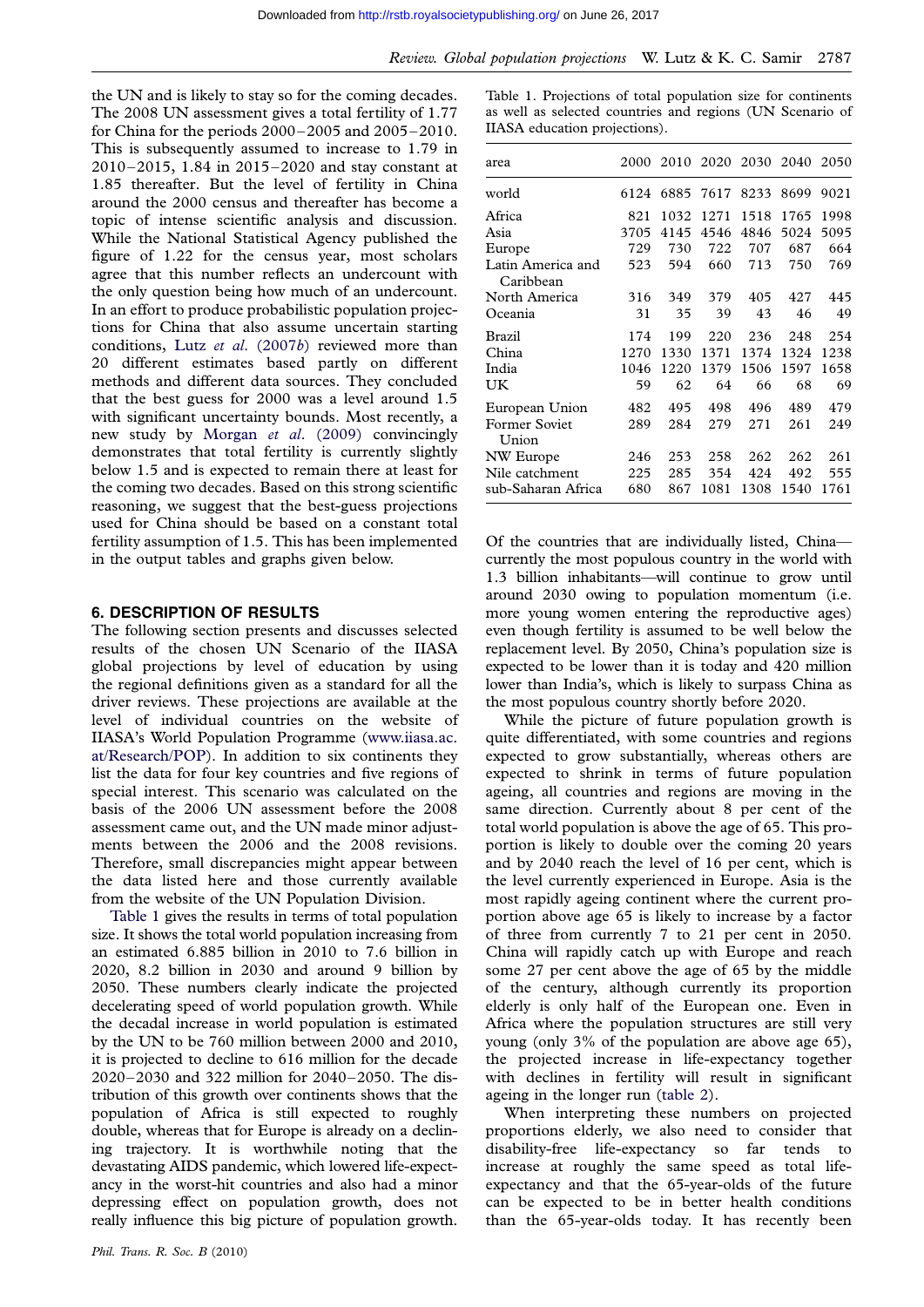<span id="page-10-0"></span>

| 2788 W. Lutz & K. C. Samir Review. Global population projections |  |
|------------------------------------------------------------------|--|
|------------------------------------------------------------------|--|

| area                        | 2000 (%) | 2010 $(\% )$ | 2020 (%) | 2030 $(\% )$ | 2040 $(\% )$ | 2050 (%) |  |
|-----------------------------|----------|--------------|----------|--------------|--------------|----------|--|
| world                       |          | 8            | 10       | 13           | 16           | 19       |  |
| Africa                      | 3        | 3            | 4        | 5            | 5            | 7        |  |
| Asia                        | 6        |              | 9        | 13           | 17           | 21       |  |
| Europe                      | 15       | 16           | 19       | 23           | 25           | 28       |  |
| Latin America and Caribbean | 6        |              | 9        | 12           | 15           | 19       |  |
| North America               | 12       | 13           | 16       | 20           | 21           | 21       |  |
| Oceania                     | 10       | 11           | 14       | 16           | 18           | 19       |  |
| <b>Brazil</b>               | 5        |              | 9        | 13           | 16           | 19       |  |
| China                       |          | 8            | 12       | 17           | 24           | 27       |  |
| India                       | 5        | 5            |          | 9            | 11           | 14       |  |
| <b>UK</b>                   | 16       | 17           | 19       | 22           | 24           | 24       |  |
| European Union              | 16       | 17           | 20       | 24           | 27           | 29       |  |
| Former Soviet Union         | 11       | 11           | 13       | 16           | 18           | 21       |  |
| Nile catchment              | 3        | 4            | 4        | 5            | 6            | 8        |  |
| NW Europe                   | 16       | 18           | 21       | 24           | 26           | 26       |  |
| sub-Saharan Africa          | 3        | 3            | 3        | 4            | 5            | 6        |  |

Table 2. Projections of the proportions of the population above age 65 for continents as well as selected countries and regions (UN Scenario of IIASA education projections).

Table 3. Projections of the proportions of the population (above age 15) that have junior secondary or higher education for continents as well as selected countries and regions (UN Scenario of IIASA education projections).

|  |  | proportion with at least secondary education |  |
|--|--|----------------------------------------------|--|
|  |  |                                              |  |
|  |  |                                              |  |

| sex    | area                        | 2000 (%) | 2010 $(\% )$ | $2020\ (%)$ | 2030 $(\%)$ | 2040 (%) | 2050 $(\%)$ |
|--------|-----------------------------|----------|--------------|-------------|-------------|----------|-------------|
| female | world                       | 53       | 59           | 65          | 71          | 77       | 82          |
|        | Africa                      | 26       | 35           | 43          | 52          | 60       | 67          |
|        | Asia                        | 45       | 54           | 62          | 69          | 76       | 82          |
|        | Europe                      | 85       | 89           | 92          | 94          | 95       | 96          |
|        | Latin America and Caribbean | 53       | 62           | 70          | 78          | 84       | 89          |
|        | North America               | 95       | 94           | 94          | 94          | 94       | 95          |
|        | Oceania                     | 96       | 99           | 100         | 100         | 100      | 100         |
|        | <b>Brazil</b>               | 52       | 62           | 71          | 80          | 86       | 91          |
|        | China                       | 56       | 66           | 75          | 82          | 89       | 93          |
|        | India                       | 28       | 38           | 48          | 58          | 67       | 75          |
|        | <b>UK</b>                   | 73       | 81           | 87          | 90          | 92       | 94          |
|        | European Union              | 80       | 85           | 90          | 93          | 94       | 95          |
|        | Former Soviet Union         | 96       | 98           | 99          | 99          | 99       | 99          |
|        | Nile catchment              | 25       | 34           | 42          | 52          | 60       | 67          |
|        | NW Europe                   | 83       | 87           | 91          | 93          | 94       | 95          |
|        | sub-Saharan Africa          | 21       | 29           | 38          | 47          | 55       | 63          |
| male   | world                       | 62       | 67           | 72          | 76          | 79       | 83          |
|        | Africa                      | 38       | 45           | 52          | 58          | 63       | 68          |
|        | Asia                        | 59       | 66           | 72          | 76          | 81       | 84          |
|        | Europe                      | 86       | 89           | 92          | 93          | 94       | 96          |
|        | Latin America and Caribbean | 52       | 60           | 67          | 73          | 79       | 83          |
|        | North America               | 94       | 94           | 94          | 94          | 95       | 95          |
|        | Oceania                     | 96       | 98           | 100         | 100         | 100      | 100         |
|        | <b>Brazil</b>               | 48       | 56           | 64          | 72          | 78       | 83          |
|        | China                       | 71       | 78           | 84          | 87          | 91       | 94          |
|        | India                       | 47       | 55           | 63          | 70          | 75       | 80          |
|        | <b>UK</b>                   | 73       | 81           | 86          | 89          | 91       | 92          |
|        | European Union              | 82       | 86           | 89          | 92          | 93       | 94          |
|        | Former Soviet Union         | 96       | 98           | 98          | 99          | 99       | 99          |
|        | Nile catchment              | 37       | 43           | 50          | 56          | 61       | 66          |
|        | NW Europe                   | 84       | 87           | 90          | 93          | 94       | 95          |
|        | sub-Saharan Africa          | 33       | 39           | 47          | 54          | 59       | 65          |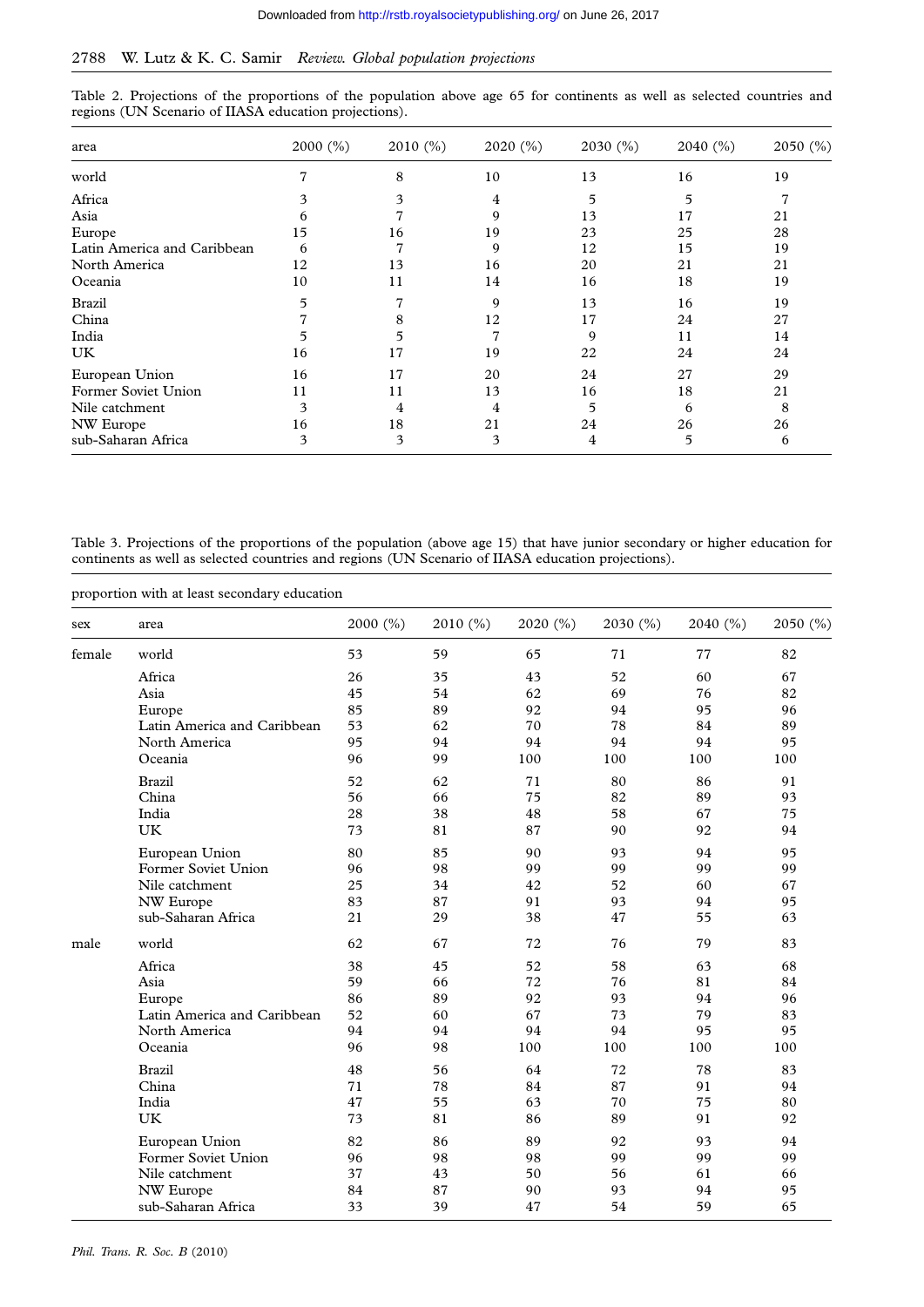

Figure 2. (a) China, (b) India and (c) sub-Saharan Africa: projected trends in the total population by level of highest educational attainment (children below age 15 in grey at the bottom).

demonstrated (Lutz et al[. 2008](#page-12-0)b) that when age is not defined as the time since birth but alternatively as the expected time to death, then the coming speed of population ageing (i.e. people moving closer to their death) will be much more moderate. The future elderly are also likely to be better educated and more likely to continue to be gainfully employed depending on the incentive structures that will be in place. The greatest challenge associated with population ageing is probably in the poorest countries where often no old-age support systems exist aside from one's own family. This also needs to be considered in the context of studying future rural populations and the agricultural work force.

As discussed above, almost universally more educated people are in better health and are more productive. Recent studies have shown that there are some thresholds both with respect to health and to economic growth in the sense that universal primary education (one of the key Millennium Development Goals) is not sufficient but that it requires high proportions of the population with at least completed junior secondary education (to age 15) to help bring countries out of the vicious circle of poverty, high population growth and food insecurity (Lutz et al[. 2008](#page-12-0)a). For this reason [table 3](#page-10-0) focuses on the proportion of the population with junior secondary or higher education.

The trends shown in [table 3](#page-10-0) are based on the Global Education Trend Scenario (KC et al[. 2010](#page-12-0)), which assumes that in terms of the proportions of cohorts ending up in the different educational attainment categories, the countries later in the process follow the trend of the more advanced countries. Since the 1970s, this trend has been dominated by the speed of educational expansion of many Asian countries. Similar expansions are also assumed for the currently

worse-educated populations in Africa which hence might be viewed as a rather optimistic scenario. [Table 3](#page-10-0) also shows that while today almost universally adult men are better educated than adult women, this is likely to change in the future because of the fact that female school enrolment rates in most countries are approaching those of men and in many countries even surpassing them.

Figure 2 shows the projected trends in the absolute numbers of the population by four educational attainment categories for India and China as well as the region of sub-Saharan Africa. The population below the age of 15 is indicated as a separate group at the bottom of the graph. While for China the picture shows a peaking in the size of the population followed by a decline over the coming decades, the number of people with secondary or tertiary education will continue to increase. The trend in sub-Saharan Africa shows a very different picture characterized by continued rapid population growth. India is in an intermediate position with decelerating population growth associated with a rapid expansion of the more educated segments of population. But even in Africa this projection of populations by level of education gives rise to more optimism for the future than the usual focus on population size alone, because it shows that the most rapidly growing segment of the population is that with secondary or tertiary education under this admittedly rather optimistic scenario.

The comparison between India and China in figure 2 is particularly interesting since they are the two population billionaires frequently mentioned together as the two great economic powers of the future. But the figures illustrate quite clearly that in terms of the human capital of their populations, the two countries are very different. Over the past decades,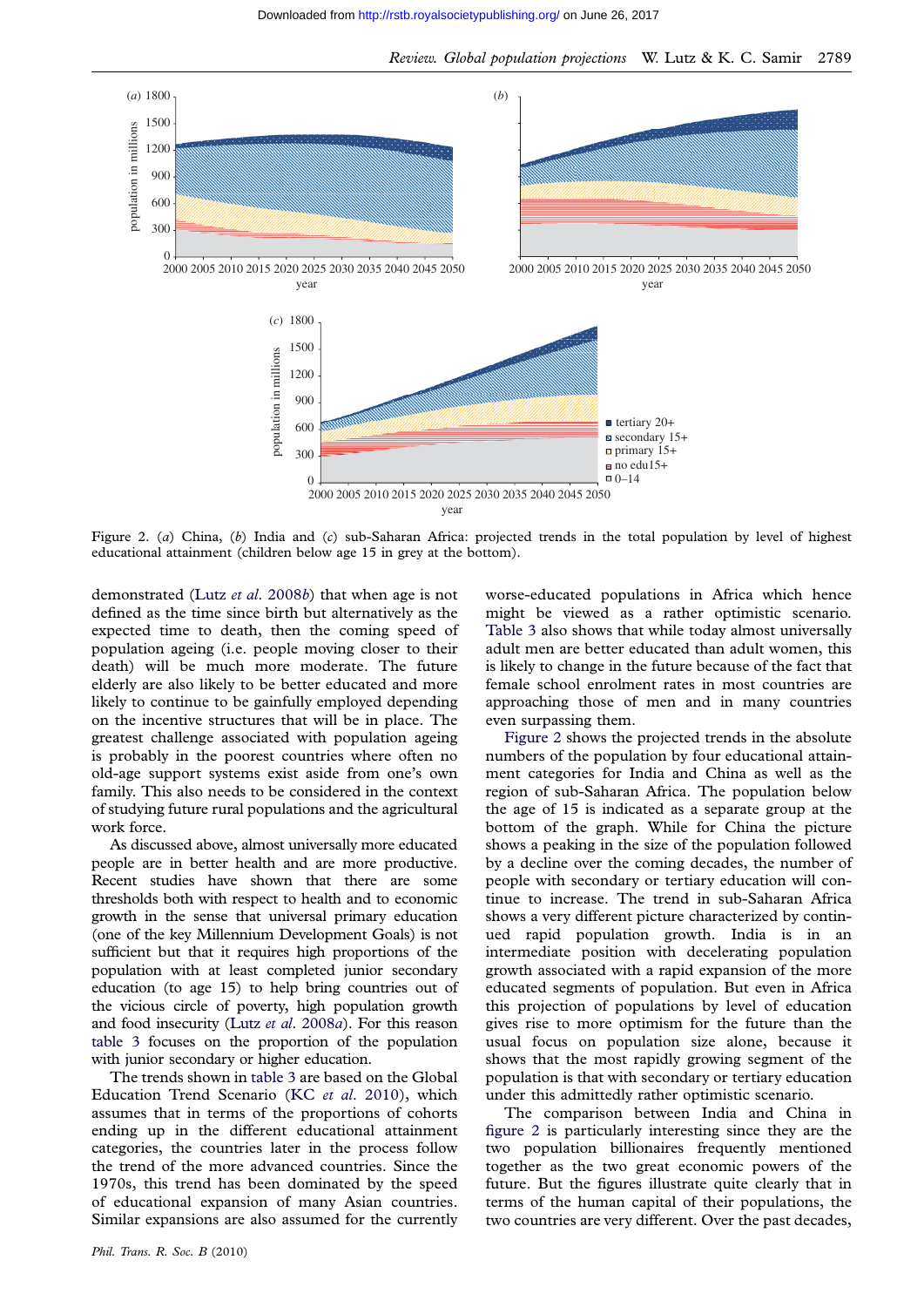<span id="page-12-0"></span>China has heavily invested in universal primary and near universal secondary education. Although still less than half of the total population today has secondary or higher education, this is certain to change as the better educated younger cohorts move up to higher age groups. In contrast, India suffers from the fact that currently still about half of all adult women have never been to school. This is also the main reason why fertility in India is still rather high and as a consequence the population will experience significant growth over the coming decades. Recently, school enrolment rates in India have increased at all levels but it will take many decades until India will be able to match the level of schooling of the average Chinese. This will have implications for food security, health, economic growth and adaptive capacity to climate change.

In conclusion, this review has attempted to highlight some recent developments in the methodology and the content of global population projections and in particular place emphasis on the different dimensions of population change that should be explicitly addressed in population projections. The educational attainment distribution has been singled out as a key dimension, which perhaps should be routinely added to age and sex in our studies of the trends and consequences of human population size and structures.

This paper was prepared for the Driver Review DR1 of the Foresight Project on Global Food and Farming Futures, funded by the UK Government Office for Science. It is also based on research carried out in IIASA's World Population Programme, which is partially funded by the European Research Council (ERC) Advanced Investigator Grant focusing on 'Forecasting Societies' Adaptive Capacities to Climate Change' (ERC-2008-AdG 230195- FutureSoc).

# **REFERENCES**

- Abbasi-Shavazi, M. J., Lutz, W., Hosseini-Chavoshi, M. & Samir, K. C. 2008 Education and the world's most rapid fertility decline in Iran. Interim Report IR-08- 010. International Institute for Applied Systems Analysis, Laxenburg, Austria.
- Bongaarts, J. 2009 Human population growth and the demographic transition. Phil. Trans. R. Soc. B 364, 2985–2990. [\(doi:10.1098/rstb.2009.0137](http://dx.doi.org/doi:10.1098/rstb.2009.0137))
- Cannan, E. 1895 The probability of a cessation of the growth of population in England and Wales during the next century. Econ. *J.* 5, 505-515. ([doi:10.2307/2956626\)](http://dx.doi.org/doi:10.2307/2956626)
- Hajnal, J. 1955 Prospects for population forecasts. *J. Am.* Stat. Assoc. 50, 309–322. [\(doi:10.2307/2280963](http://dx.doi.org/doi:10.2307/2280963))
- Hayami, Y. & Ruttan, V. 1971 Agricultural development: an international perspective. Baltimore, MD: Johns Hopkins University Press.
- Jennings, V. E., Lloyd-Smith, C. W. & Ironmonger, D. S. 2004 Global projections of household numbers using age determined ratios. Working Papers Series, No. 914. Department of Economics, University of Melbourne, Melbourne, Australia.
- Jiang, L. & O'Neill, B. C. 2009 Household projections for rural and urban areas of major regions of the world. Interim Report IR-09-026. International Institute for Applied Systems Analysis, Laxenburg, Austria.
- Samir, K. C., Barakat, B., Goujon, A., Skirbekk, V., Sanderson, W. & Lutz, W. 2010 Projection of populations

by level of educational attainment, age and sex for 120 countries for 2005–2050. Demograph. Res. 22, 383– 472. See [http://www.demographic-research.org/Volumes/](http://www.demographic-research.org/Volumes/Vol22/15/) [Vol22/15/.](http://www.demographic-research.org/Volumes/Vol22/15/) [\(doi: 10.4054/DemRes.2010.22.15\)](http://dx.doi.org/(doi: 10.4054/DemRes.2010.22.15))

- Keyfitz, N. 1985 Applied mathematical demography, 2nd edn. New York, NY: Springer.
- Khan, H. T. A. & Lutz, W. 2008 How well did past UN population projections anticipate demographic trends in six South-east Asian countries? Asian Popul. Stud. 4, 77–95. ([doi:10.1080/17441730801966964\)](http://dx.doi.org/doi:10.1080/17441730801966964)
- Lutz, W. 2009a Editorial: towards a world of 2–6 billion well-education and therefore healthy and wealthy people. *J. R. Stat. Soc. A* 172, 701–705. [\(doi:10.1111/j.](http://dx.doi.org/doi:10.1111/j.1467-985X.2009.00612.x) [1467-985X.2009.00612.x](http://dx.doi.org/doi:10.1111/j.1467-985X.2009.00612.x))
- Lutz, W. 2009b Sola schola et sanitate: human capital as the root cause and priority for international development? Phil. Trans. R. Soc. B 364, 3031–3047. [\(doi:10.1098/](http://dx.doi.org/doi:10.1098/rstb.2009.0156) [rstb.2009.0156\)](http://dx.doi.org/doi:10.1098/rstb.2009.0156)
- Lutz, W. & Goldstein, J. (Guest editors) 2004 Special issue on 'how to deal with uncertainty in population forecasting?'. Int. Stat. Rev. 72, 1–106, 157–208.
- Lutz, W. & Scherbov, S. 2008 Exploratory extension of IIASA's world population projections: scenarios to 2300. Interim Report IR-08-022. International Institute for Applied Systems Analysis, Laxenburg, Austria.
- Lutz, W., Sanderson, W. & Scherbov, S. 1997 Doubling of world population unlikely. Nature 387, 803–805. ([doi:10.1038/42935\)](http://dx.doi.org/doi:10.1038/42935)
- Lutz, W., Goujon, A. & Doblhammer-Reiter, G. 1999 Demographic dimensions in forecasting: adding education to age and sex. In Frontiers of population forecasting. Supplement to vol. 24, 1998 Population and Development Review (eds W. Lutz, J. W. Vaupel & D. A. Ahlburg), pp. 42–58. New York, NY: The Population Council.
- Lutz, W., Sanderson, W. & Scherbov, S. 2001 The end of world population growth. Nature 412, 543-545. ([doi:10.1038/35087589](http://dx.doi.org/doi:10.1038/35087589))
- Lutz, W., Sanderson, W. C. & Scherbov, S. (eds) 2004a The end of world population growth in the 21st century: new challenges for human capital formation and sustainable development. London, UK: Earthscan.
- Lutz, W., Scherbov, S., Makinwa-Adebusoye, P. K. & Reniers, G. 2004b Population-environment-developmentagriculture interactions in Africa: a case study on Ethiopia. In The end of world population growth in the 21st century: new challenges for human capital formation and sustainable development (eds W. Lutz, W. C. Sanderson & S. Scherbov), pp. 187–225. London, UK: Earthscan.
- Lutz, W., Goujon, A., Samir, K. C. & Sanderson, W. 2007a Reconstruction of population by age, sex and level of educational attainment of 120 countries for 1970–2000. Vienna Yearbook Popul. Res. 5, 193–235. [\(doi:10.1553/](http://dx.doi.org/doi:10.1553/populationyearbook2007s193) [populationyearbook2007s193](http://dx.doi.org/doi:10.1553/populationyearbook2007s193))
- Lutz, W., Scherbov, S., Cao, G. Y., Ren, Q. & Zheng, X. Y. 2007b China's uncertain demographic present and future. Vienna Yearbook Popul. Res. 5, 37–59. ([doi:10.](http://dx.doi.org/doi:10.1553/populationyearbook2007s37) [1553/populationyearbook2007s37\)](http://dx.doi.org/doi:10.1553/populationyearbook2007s37)
- Lutz, W., Crespo Cuaresma, J. & Sanderson, W. 2008a The demography of educational attainment and economic growth. Science 319, 1047–1048. ([doi:10.1126/science.](http://dx.doi.org/doi:10.1126/science.1151753) [1151753](http://dx.doi.org/doi:10.1126/science.1151753))
- Lutz, W., Sanderson, W. & Scherbov, S. 2008b The coming acceleration of global population ageing. Nature 451, 716–719. [\(doi:10.1038/nature06516](http://dx.doi.org/doi:10.1038/nature06516))
- Morgan, P., Zhigang, G. & Hayford, S. 2009 China's belowreplacement fertility: recent trends and future prospects. Popul. Dev. Rev. 35, 605–630. [\(doi:10.1111/j.1728-](http://dx.doi.org/doi:10.1111/j.1728-4457.2009.00298.x) [4457.2009.00298.x](http://dx.doi.org/doi:10.1111/j.1728-4457.2009.00298.x))